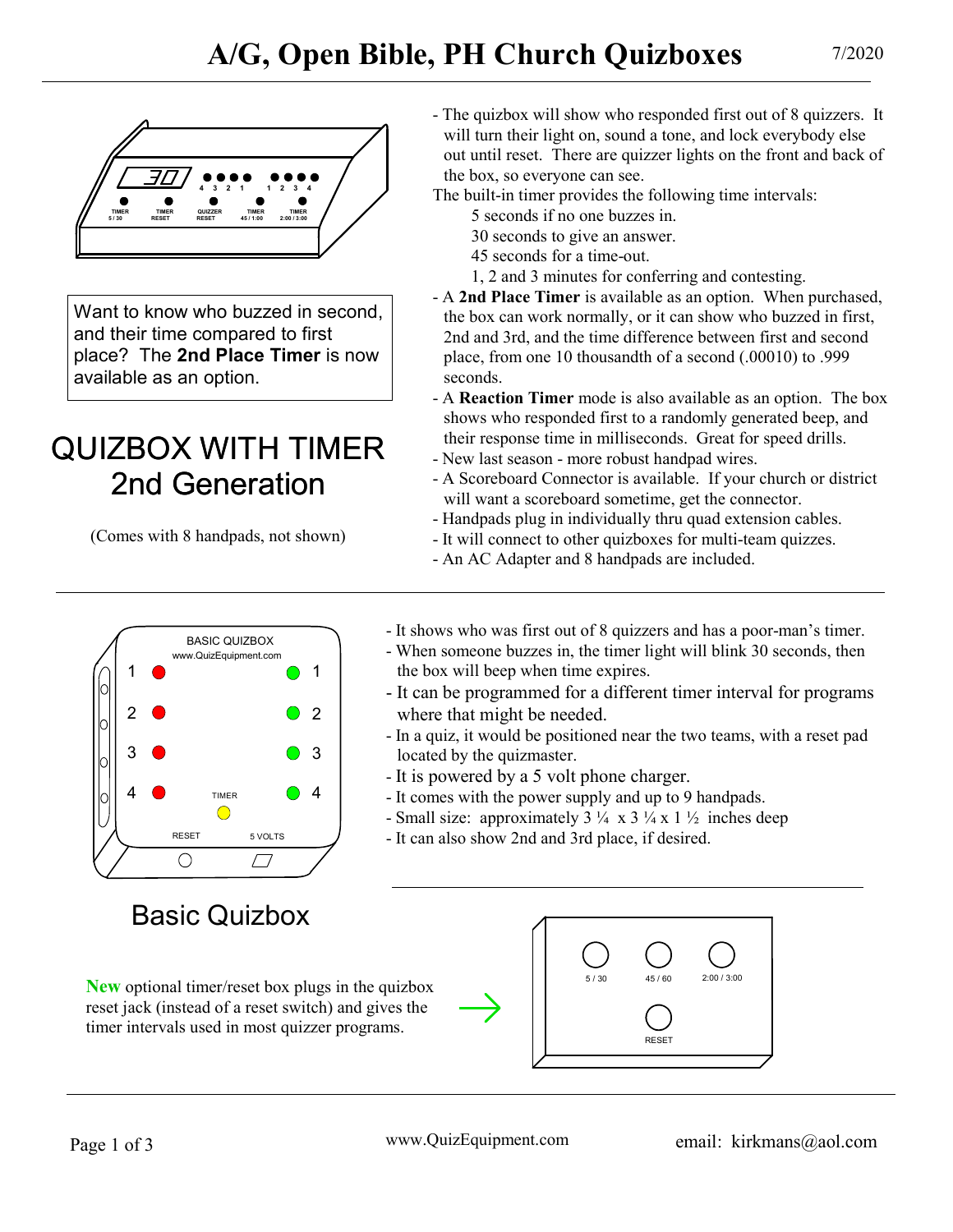

#### A small battery-operated quizbox for 4 quizzers

- Use one at home or on the road for individual or small group practice.
- Connect 2 or more together and use them at meets or practices.
- It includes a poor-man's timer: There is no clock display, but it beeps and resets after 30 seconds.
- It is available with red, yellow or green lights, or half red / half green.
- Optional AC adapters are available.
- Buy it with or without handpads. Any handpads with RCA jacks will plug in and work. Borrow ones from your other quizbox??
- It will connect to other quizboxes for multi-team quizzes.

# POCKET QUIZZER



## HANDBUZZERS

A standard handpad, but with a battery and beeper inside. Useful for practices at home.

## USB HANDPAD

A standard handpad, but with a USB connector. For use with PC programs like Accubuzz and those found at pfjbq.com.



**Multi-team quizzing:** Pocket Quizzer and the Quizbox with Timer (2nd Gen) can interconnect for multi-team quizzing. The first quizzer on any box will lock out all the other boxes. For example, you can connect a Pocket Quizzer to a 2nd Generation Quizbox with Timer and quiz with 12 kids, or two Timer boxes for 16 kids. Older quizboxes with the Remote Standard connector can also connect in.

Carrying cases: Unless otherwise specified, all quizboxes are shipped in a cardboard box. Each quizbox can also fit in a briefcase, which is better for storage and handling. Briefcases are optional, and are also available from office supply stores such as Office Depot.

### Warranty:

- 2 years on most quizboxes and 1 year on the handpads. That does not include cosmetic damage, user modifications or abuse.
- 90 days on the cables, AC adapters and briefcases. (No workmanship is involved on my part, and I can't control how you treat them.)
- If anything goes wrong, please call first. Maybe it can be fixed over the phone or by sending a part.

### How to order:

Call or e-mail to confirm delivery dates and prices. I can e-mail you a bill to turn in to the treasurer. Payment is required before the quizbox will ship. (Or for a COD fee of approximately \$13, the box can ship first and you give the check to the UPS man.) PayPal is accepted, but their fee will be added to the total. Credit cards are not currently accepted.

Be sure to include a street address for UPS, and a mailing address for Post Office deliveries.